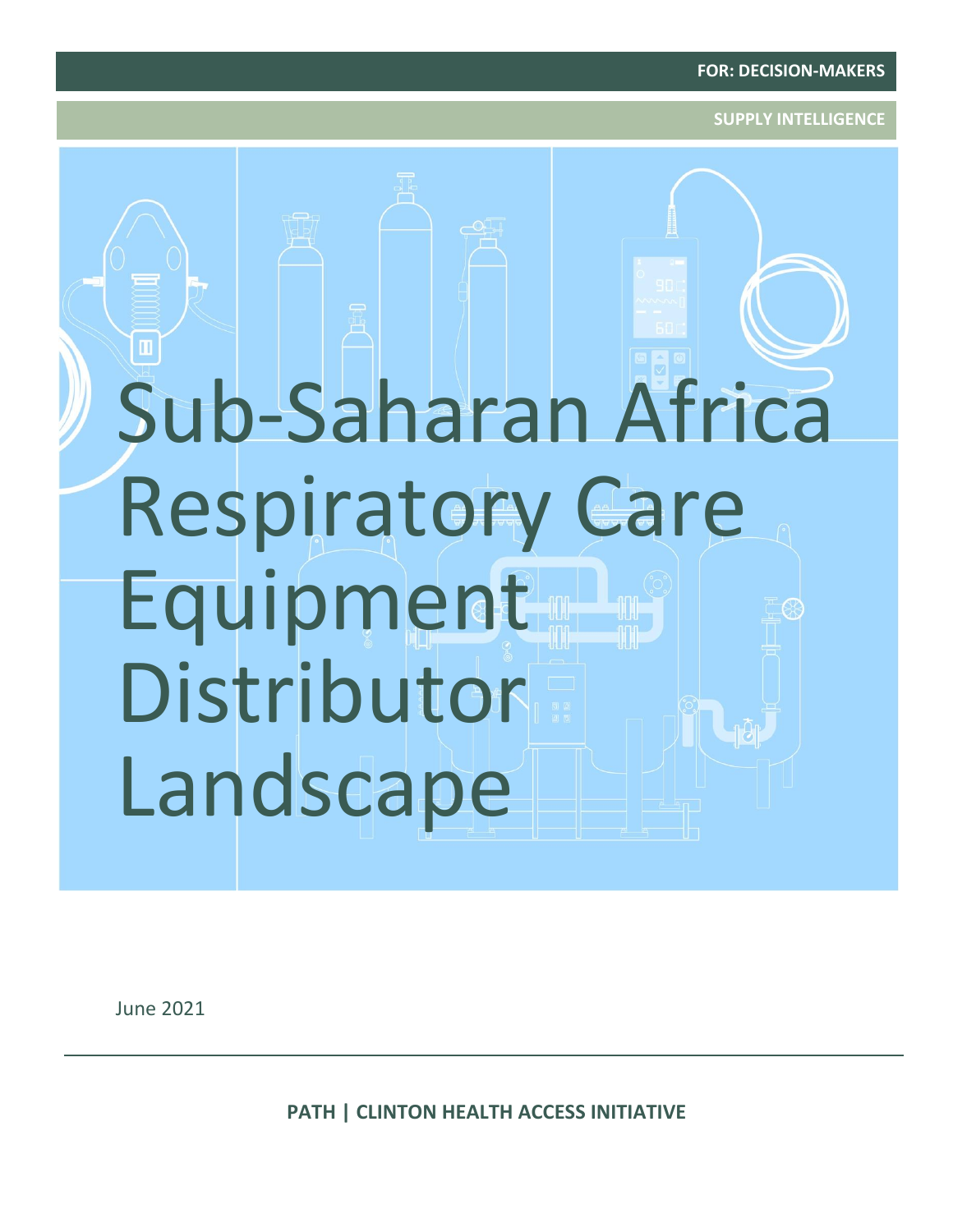### Acknowledgments

This profile series is based on research funded by the Bill & Melinda Gates Foundation. The findings and conclusions contained within are those of the authors and do not necessarily reflect positions or policies of the Bill & Melinda Gates Foundation.

The profile series was developed by PATH and Clinton Health Access Initiative (CHAI) as part of the COVID-19 Respiratory Care Response Coordination project—a partnership between PATH, CHAI, and the Every Breath Counts coalition to support country decision-makers in the development and execution of a comprehensive respiratory care plan to meet the demands of COVID-19. The project is also pursuing strategies to help prioritize and improve access to oxygen therapy and other essential equipment involved in respiratory care as an integral part of health systems strengthening, beyond the pandemic response. For information: [oxygen@path.org.](mailto:oxygen@path.org)

The profile series was written by Alice Guo and Evan Spark-Depass from PATH, with support from Marissa Wu and Jason Houdek from CHAI and Carrie Hemminger from PATH.

Each entry in the profile series is based on information received by PATH and CHAI from and shared with permission from the respiratory care equipment distributors referenced therein. The accuracy, completeness, adequacy, or currency of the profile series is not warranted or guaranteed, and the profile entries are not an endorsement of any distributor nor are they a guarantee of the deliverables, services, customer experience, capabilities, or capacity that any distributor may possess or provide. The profile series is meant to be a starting point to gather information about the listed distributors and by using the profile series you agree to make your own business decisions on who you will collaborate with.

THE PROFILE SERIES PROVIDED "AS IS" AND PATH AND CHAI EXPRESSLY DISCLAIMS ALL WARRANTIES, EXPRESS, IMPLIED, OR OTHERWISE, INCLUDING WARRANTIES OF MERCHANTABILITY AND FITNESS FOR A PARTICULAR PURPOSE. THERE IS NO WARRANTY OF NON-INFRINGEMENT OR ANY WARRANTY THAT THE RESOURCES OR SITE IS FREE FROM ERRORS OR OMISSIONS. PATH AND CHAI DISCLAIM, AND SHALL NOT BE RESPONSIBLE OR LIABLE FOR, ANY LOSS, INJURY, CLAIM, LIABILITY, OR DAMAGE OF ANY KIND RESULTING FROM, ARISING OUT OF, OR IN ANY WAY RELATED TO (A) USE OF THE PROFILE SERIES; (B) ANY ERRORS OR OMISSIONS IN THE PROFILE SERIES; OR (C) ANY ACTIONS TAKEN OR NOT TAKEN IN RELIANCE ON THE PROFILE SERIES. UNDER NO CIRCUMSTANCES SHALL PATH OR CHAI BE LIABLE FOR ANY SPECIAL, DIRECT, INDIRECT, INCIDENTAL, PUNITIVE, OR CONSEQUENTIAL DAMAGES OF ANY KIND WHATSOEVER (INCLUDING WITHOUT LIMITATION ATTORNEYS' FEES) IN ANY WAY RESULTING FROM, ARISING OUT OF, OR IN ANY WAY RELATED TO USE THE PROFILE SERIES. TO THE EXTENT THE FOREGOING LIMITATION OF LIABILITY IS PROHIBITED BY LAW, PATH AND CHAI'S SOLE AND TOTAL OBLIGATION FOR DAMAGES SHALL BE LIMITED TO US\$100.

*Updated: June 2021*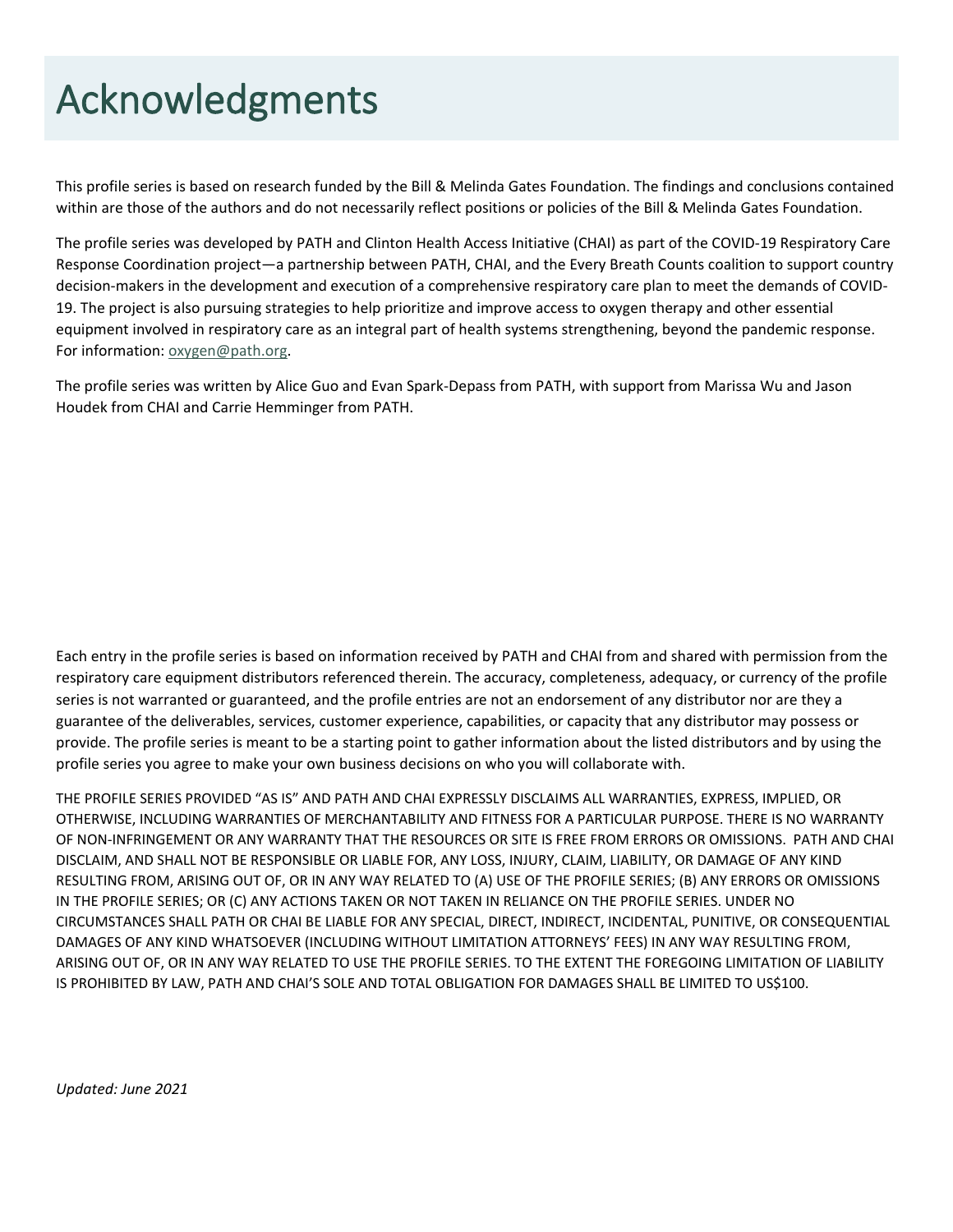### Introduction

PATH and the Clinton Health Access Initiative (CHAI) have developed an initial landscape of respiratory care equipment distributors across sub-Saharan Africa. This effort is intended to provide market insights into distributors in the region who can provide quality<sup>i</sup> products and after-sales support. This landscape aims to alleviate challenges in sourcing products and critical after-sales services in sub-Saharan Africa during demand surges. It is intended to serve as a starting point for potential buyers seeking to rapidly identify local vendors for respiratory care equipment and/or after-sales services in sub-Saharan Africa.

There are important advantages that local or regional distributors can provide to the respiratory care equipment market. These include nearby warehousing, reduced lead times, and experience navigating domestic import and customs clearance processes. Local workforces may also be available to provide after-sales services such as installation, training, maintenance, repair, and refurbishment.

The distributors represented in this landscape were prioritized based on their geographic reach, quality assurance, and/or strong after-sales services. Each company completed a survey about their respective capabilities and engaged in follow-up discussions to further clarify their offerings. In this version (June 2021), products with stringent regulatory authority (SRA)<sup>ii</sup> approval were prioritized for inclusion. PATH and CHAI will continue to build on this landscape as further engagement takes place. If your company supplies respiratory care equipment, has presence in sub-Saharan Africa, and would like to be considered for inclusion, please complete thi[s short survey.](https://chaiem.surveycto.com/collect/distributor_data_collection?caseid=) If you are aware of relevant companies that could be featured or have any inquiries, please contact oxygen@path.org.

### Companies in detail

<sup>&</sup>lt;sup>i</sup> Quality is determined throughout the landscape as self-reported approval by and/or compliance with stringent regulatory authorities. ii Australia: GMPALS license; Canada: device license; European Union: CE mark; Japan: device license; United States: 510K device letter or FDA

approval.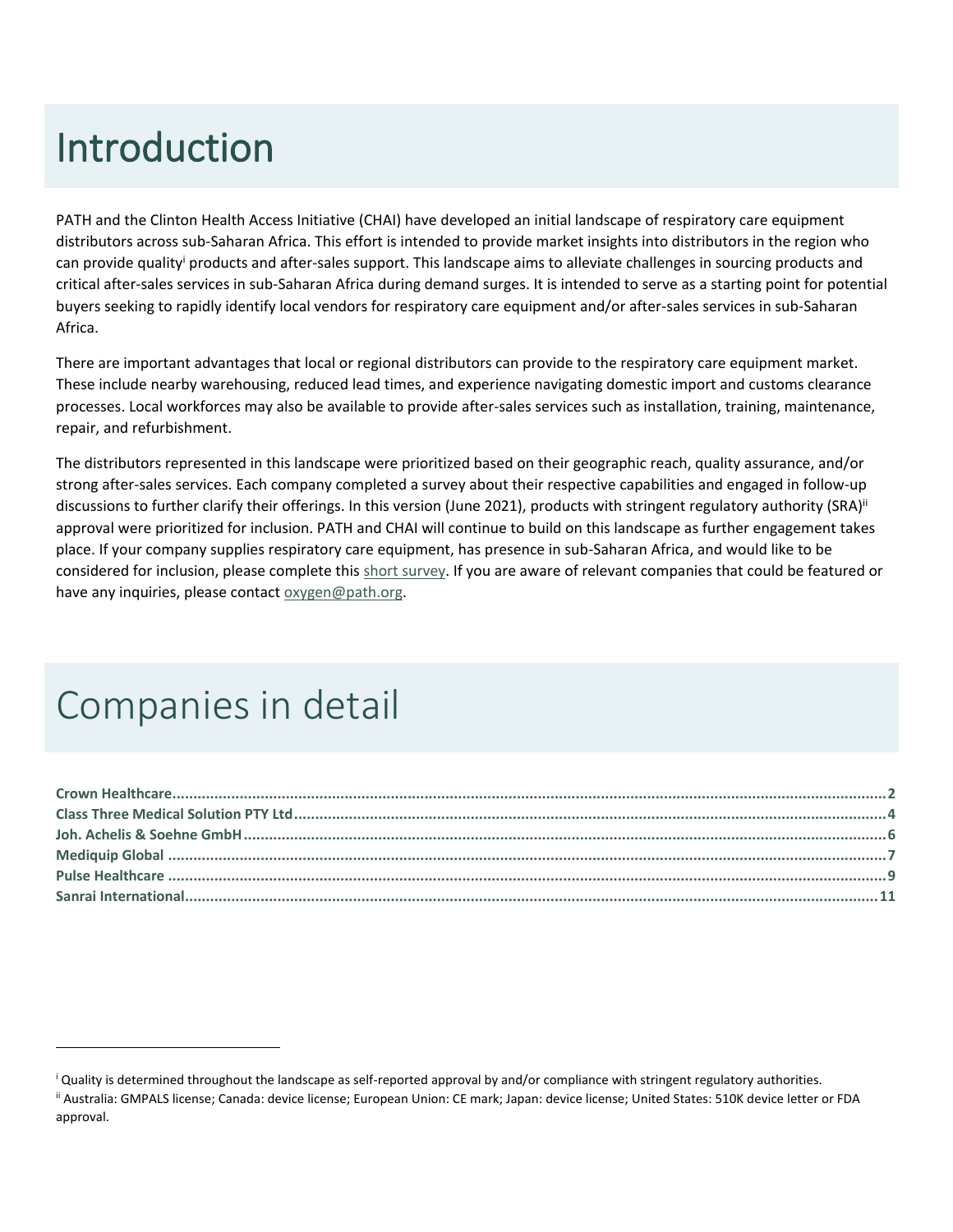### <span id="page-3-0"></span>Crown Healthcare

### Introduction

Crown Healthcare is a medical device distribution company that provides products and services at all health care levels. Established in 1998, Crown Healthcare aims to provide appropriate, quality medical devices. Crown Healthcare is headquartered in Nairobi, Kenya, and has offices in Nigeria, Rwanda, Tanzania, and Uganda.

### Product offerings and payment terms

| <b>Product</b><br>category         | <b>Model</b>                         | <b>SRA</b><br>approval | Spares/accessories/<br>consumables                                           | <b>Warehoused/hold stock?</b><br>Available at the time of writing<br>(May 2021). Warehouse located in<br>Nairobi, Kenya. |  |  |
|------------------------------------|--------------------------------------|------------------------|------------------------------------------------------------------------------|--------------------------------------------------------------------------------------------------------------------------|--|--|
| Durable respiratory care equipment |                                      |                        |                                                                              |                                                                                                                          |  |  |
| Oxygen<br>concentrators            | 5LPM                                 | Y                      | Consumables: tubing, masks                                                   | Available in warehouse                                                                                                   |  |  |
|                                    | 10LPM                                | Y                      | Spares: filters, cables,<br>motors, electronic boards,<br>humidifier bottles |                                                                                                                          |  |  |
| Ventilators                        | Mindray SV300                        | Y                      | Breathing circuits, display<br>screen, electronic boards                     | Available in warehouse                                                                                                   |  |  |
|                                    | Mindray SV600                        | Y                      |                                                                              |                                                                                                                          |  |  |
|                                    | e-Vent Medical 3e                    | Y                      |                                                                              |                                                                                                                          |  |  |
| Pulse<br>oximeters                 | Finger-tip: Ca-mi, Proto, and Yonker | Υ                      | $N/A^a$                                                                      | Available in warehouse                                                                                                   |  |  |
|                                    | Hand-held: Edan 100B and Yonker      | Y                      |                                                                              |                                                                                                                          |  |  |
| Patient<br>monitors                | Mindray UMEC 10                      | Υ                      | Non-invasive blood pressure<br>(NIBP) cuffs, oxygen                          | Available in warehouse                                                                                                   |  |  |
|                                    | Mindray ePM10                        | Υ                      | saturation (SpO <sub>2</sub> ) probes,                                       |                                                                                                                          |  |  |
|                                    |                                      |                        | screen, knobs and connector<br>tubing                                        |                                                                                                                          |  |  |
| Key accessories                    |                                      |                        |                                                                              |                                                                                                                          |  |  |
| Pressure                           |                                      | Υ                      | $N/A^a$                                                                      | Available in warehouse                                                                                                   |  |  |
| regulators                         |                                      |                        |                                                                              |                                                                                                                          |  |  |
| Humidifiers                        |                                      | Y                      | $N/A^a$                                                                      | Available in warehouse                                                                                                   |  |  |
| Flowmeters                         |                                      | Y                      | $N/A^a$                                                                      | Available in warehouse                                                                                                   |  |  |

a Replaced when faulty.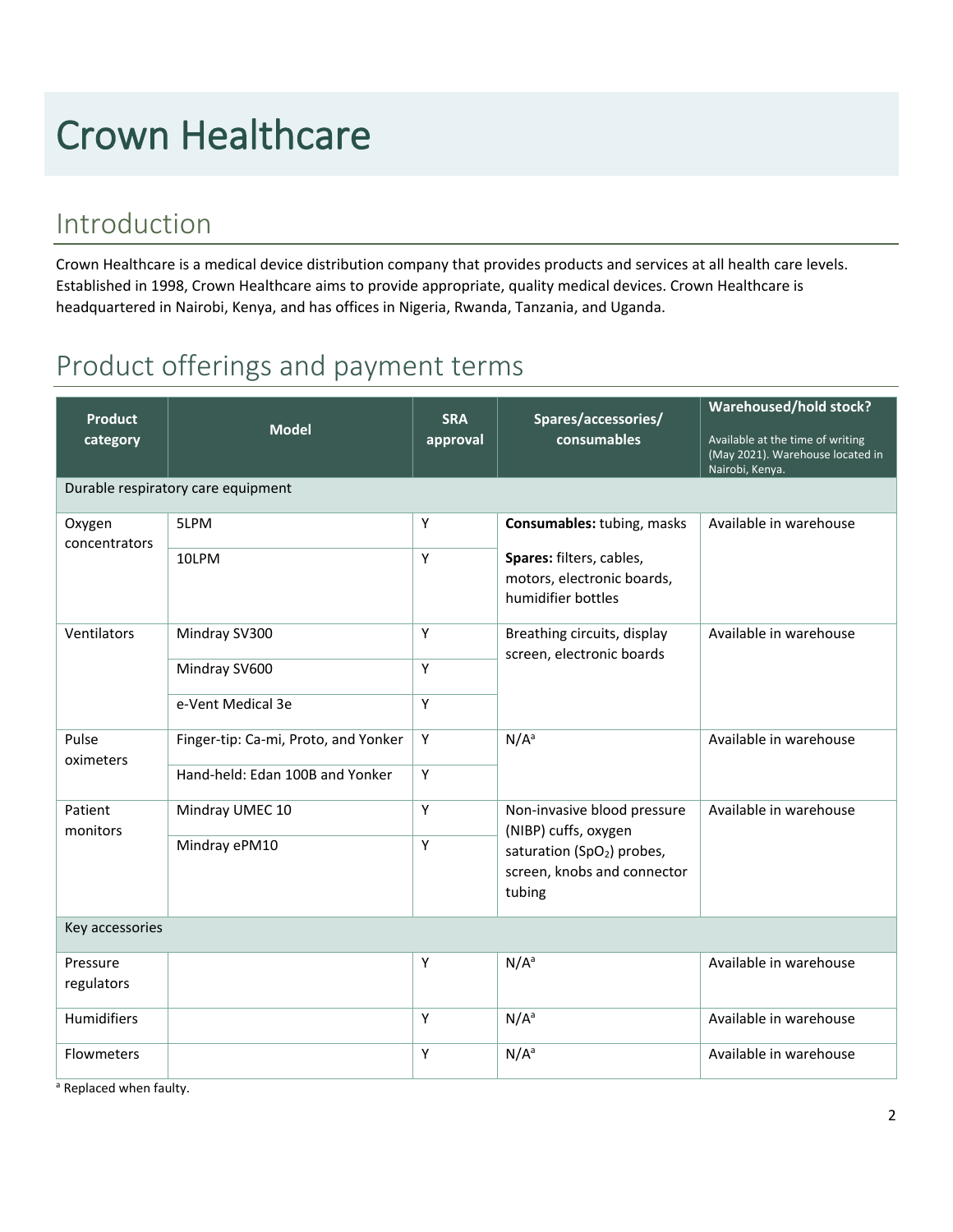Payment terms vary depending on purchase. Payments are typically either upfront sale of equipment, advanced payment, payment in installments, or equipment placement at customer's premise with the sale of consumables.

### Quality assurance

All products mentioned above are CE marked and/or FDA authorized, as well as Pharmacy and Poisons Board or Kenya Bureau of Standards approved. Crown Healthcare is ISO 9001 certified.

### After-sales support

Crown Healthcare provides installation services, training on product use and preventive maintenance, and direct provision of preventive maintenance and repairs. These services are typically included for manufacturing defaults within the original order's warranty, which is 1 year in length from the date of installation and user training. Extended warranty can be provided by Crown Healthcare through a service contract that ranges from 3% to 4% of the equipment's cost for labor only to 7% to 8% of the equipment's cost for comprehensive warranty (includes labor, spare parts, and product substitution during repairs). Service contracts are 1 year in length and can be renewed on an annual basis. Crown Healthcare also provides transportation services to the majority of towns in Kenya. If a destination is out of the typical transportation range, arrangements can be made and costed based on time and distance required to make the delivery.

### Contact information

For more information, please visit[: http://www.crownkenya.com/](http://www.crownkenya.com/) or contact: [info@crownkenya.com](mailto:info@crownkenya.com) and +254 721 200400 or +254 733 200400 or +254 786 600 100.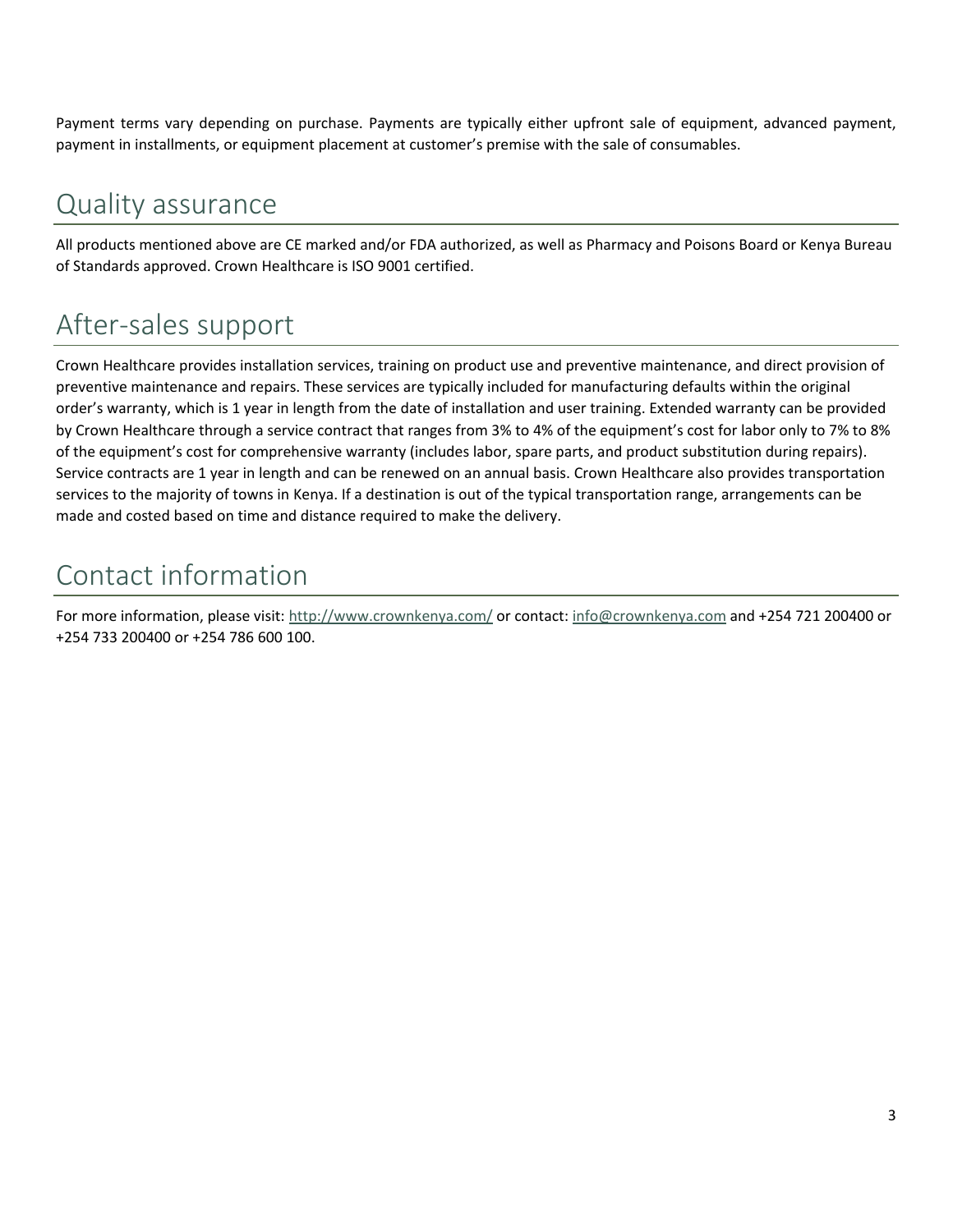### <span id="page-5-0"></span>Class Three Medical Solution PTY Ltd

### Introduction

Class Three Medical Solution is a medical device distribution company that aims to provide quality, cost-effective health products and services. Established in 2006, Class Three Medical Solution distributes products ranging across patient monitoring, anesthesia, neonatal, surgery, and cardiology health functions and provides after-sales services. Class Three Medical Solution is headquartered in Centurion, South Africa, and exports to Botswana.

| <b>Product</b>  | <b>Model</b>                       | <b>SRA</b> | Spares/accessories/                               | <b>Warehoused/hold stock?</b>                                                                     |
|-----------------|------------------------------------|------------|---------------------------------------------------|---------------------------------------------------------------------------------------------------|
| category        |                                    | approval   | consumables                                       | Available at the time of writing<br>(June 2021). Warehouse located in<br>Centurion, South Africa. |
|                 | Durable respiratory care equipment |            |                                                   |                                                                                                   |
| Oxygen          | 3LPM                               | Υ          | Consumables: masks, tubing                        | 200 available in warehouse                                                                        |
| concentrators   |                                    |            | Spares: filters, humidifier bottles               |                                                                                                   |
|                 | 5LPM                               | Υ          |                                                   |                                                                                                   |
| Ventilators     | Aeonmed, Flight Medical,           | Υ          | Breathing circuits, bacteria filters,             | 1,000 available in                                                                                |
|                 | and Heyer Medical                  |            | continuous positive airway pressure               | warehouse                                                                                         |
|                 |                                    |            | (CPAP) accessories, masks, O <sub>2</sub> sensors |                                                                                                   |
| Pulse oximeters | Finger-tip: Comen Medical          | Υ          | <b>Batteries</b>                                  | 40 available in warehouse                                                                         |
|                 | and Creative Medical               |            |                                                   |                                                                                                   |
|                 | Hand-held: Comen Medical           | Υ          | Oxygen saturation (SpO <sub>2</sub> ) probes,     | 500 available in warehouse                                                                        |
|                 | and Creative Medical               |            | batteries                                         |                                                                                                   |
| Patient         | Comen Medical and                  | Y          | Oxygen saturation (SpO <sub>2</sub> ) probes,     | 225 available in warehouse                                                                        |
| monitors        | <b>Creative Medical</b>            |            | non-invasive blood pressure (NIBP)                |                                                                                                   |
|                 |                                    |            | cuffs, temperature probes, invasive               |                                                                                                   |
|                 |                                    |            | blood pressure (IBP) cables, end-tidal            |                                                                                                   |
|                 |                                    |            | carbon dioxide (EtCO <sub>2</sub> ) sensors       |                                                                                                   |
| Key accessories |                                    |            |                                                   |                                                                                                   |
| Humidifiers     | Inspired Medical and Vadi          | Y          | Temperature cables, humidification                | 5 available in warehouse                                                                          |
|                 | Medical                            |            | chambers                                          |                                                                                                   |
| Flowmeters      | Airtech                            | Y          | Oxygen connectors                                 | 100 available in warehouse                                                                        |
| Pressure        |                                    | N          | N/A                                               | N/A                                                                                               |
| regulators      |                                    |            |                                                   |                                                                                                   |
|                 |                                    |            |                                                   |                                                                                                   |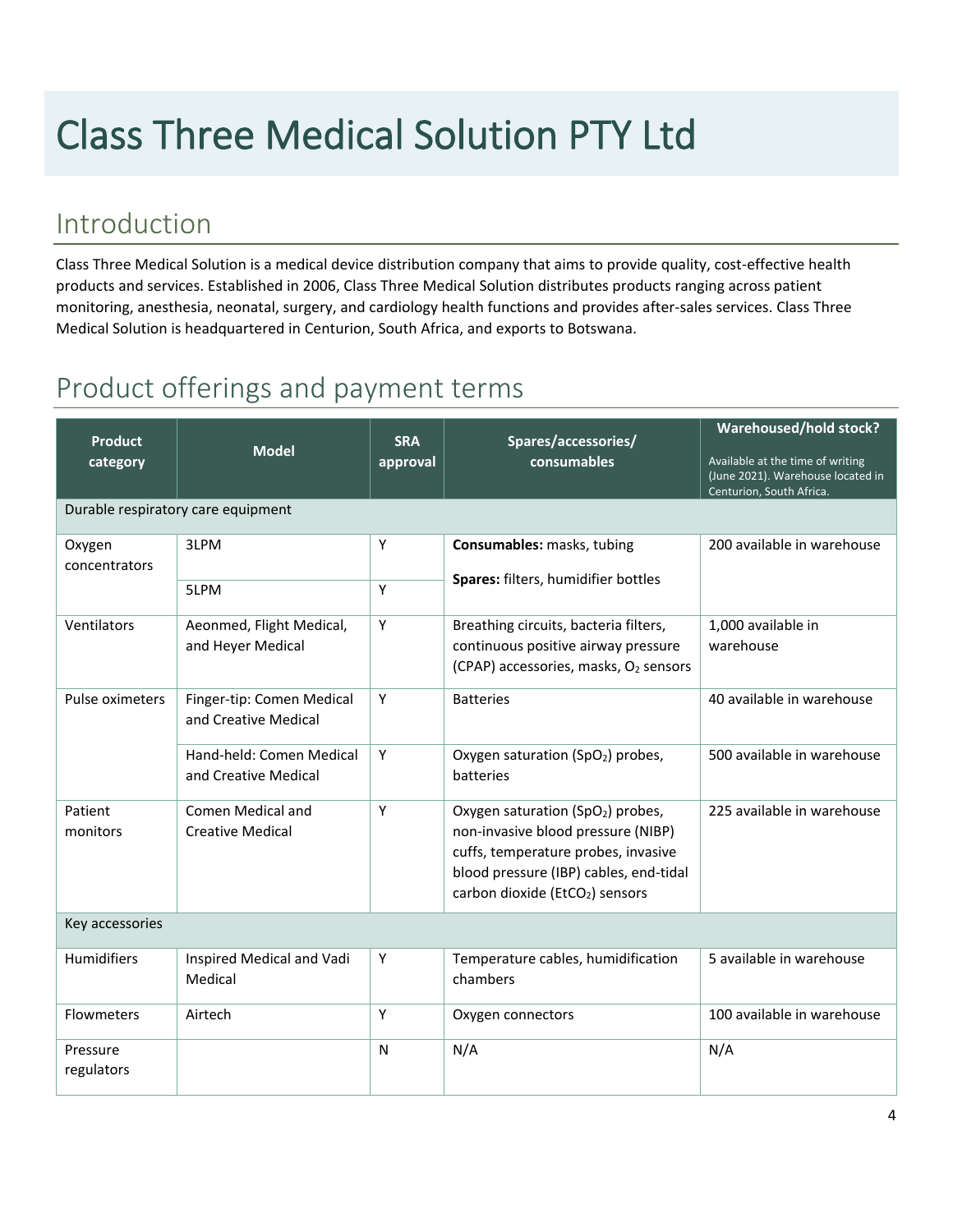Typically, advanced payment of custom fees is required for orders, with the remaining amount due within 30 days of order delivery.

### Quality assurance

All products mentioned above are CE marked. Class Three Medical Solution is an ISO 13485 certified company.

### After-sales support

Class Three Medical Solution provides installation services and training on product use, as well as direct provision of preventive maintenance and repairs. These services are typically included within the original order's warranty lasting the lifespan of the product. Transportation from manufacturer to warehouse and from warehouse to facility is provided at 7.50 South African rand per kilometer.

### Contact information

For more information, please visit[: www.classthreemedical.com](http://www.classthreemedical.com/) or contact: +27 12 665 0002.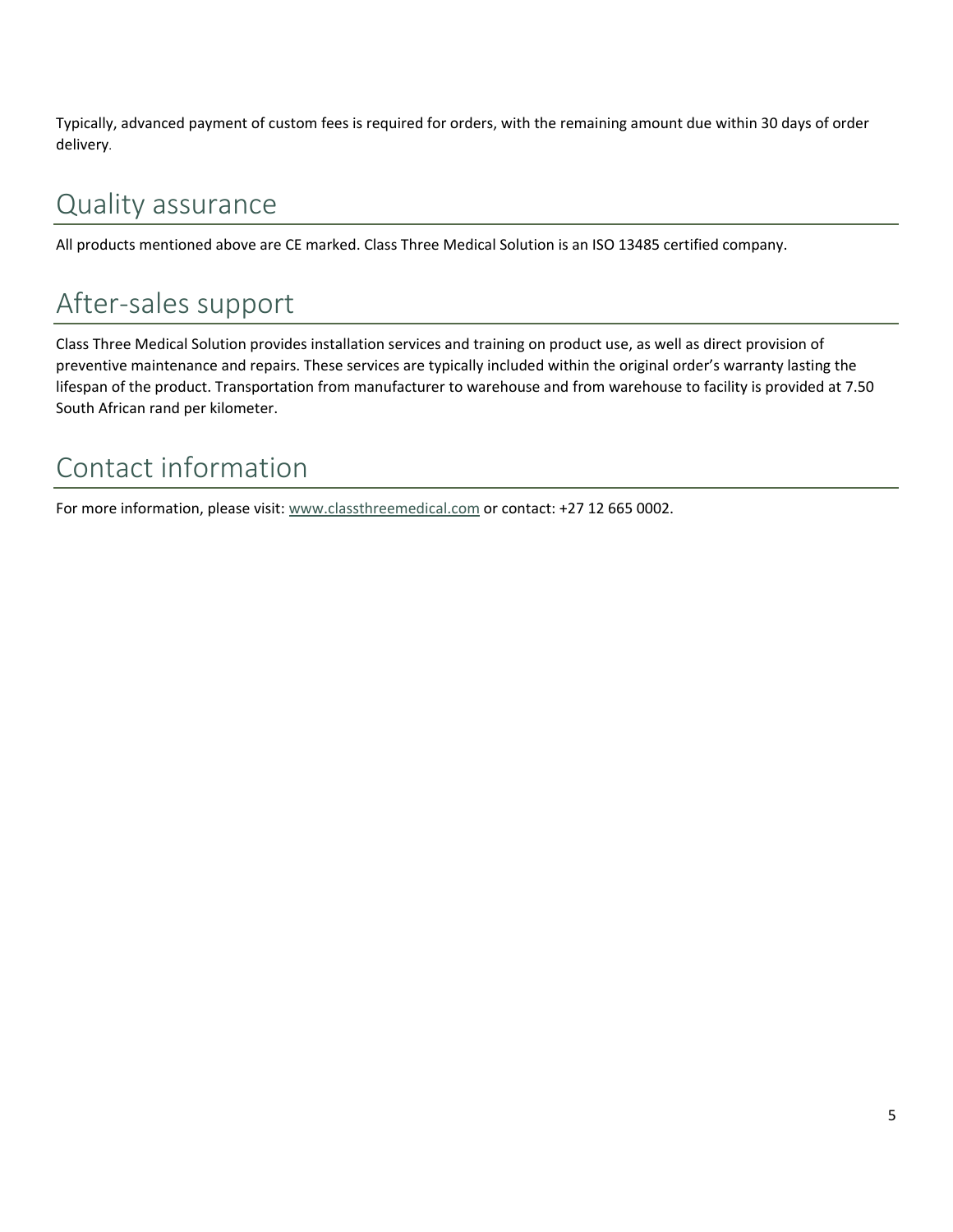### <span id="page-7-0"></span>Joh. Achelis & Soehne GmbH

### Introduction

The Joh. Achelis & Soehne GmbH is an ISO 9001 certified company that provides hospital and laboratory products, maintenance, and services to private and public health facilities, laboratory and science centers, and government departments. Its local presence in Eastern Africa was established in 1961, with subsidiaries in Kenya, Tanzania, Uganda, Rwanda, and Zambia and partners in Burundi, Ethiopia, and Malawi. Achelis partners with 250+ manufacturers and serves hundreds of customers in East Africa, with offerings varying significantly depending on the context.

### Product offerings and payment terms

Achelis distributes medical devices from various manufacturers across Europe and selected manufacturers from Asia. Achelis also offers bespoke sourcing to meet customer needs. Achelis is focused on central sterilization, operating theatre, intensive care, and neonatology. Product offerings, after-sales service provision, and payment terms can vary by country. Buyers should engage extensively with local subsidiaries to understand offerings and capabilities in their local markets.

#### Quality assurance

All respiratory care equipment offered is CE certified. In most cases, products are also sourced from suppliers with ISO 13485 certification. Achelis also independently commissions testing and conducts factory visits to ensure compliance.

### After-sales support

Achelis provides installation services; training on product use, preventive maintenance, and factory training; and direct provision of preventive maintenance and repairs. These services are typically included within the original order's warranty. After-sales support can be purchased separately as well, which varies based on scope. Achelis also partners with other suppliers to provide after-sales support. Logistics support is provided from port of entry to warehouse, as well as from warehouse to facility.

### Contact information

For more information, please contact: [info@achelis-group.com](mailto:info@achelis-group.com) or visit: [https://www.joh-achelis.de/en/.](https://www.joh-achelis.de/en/)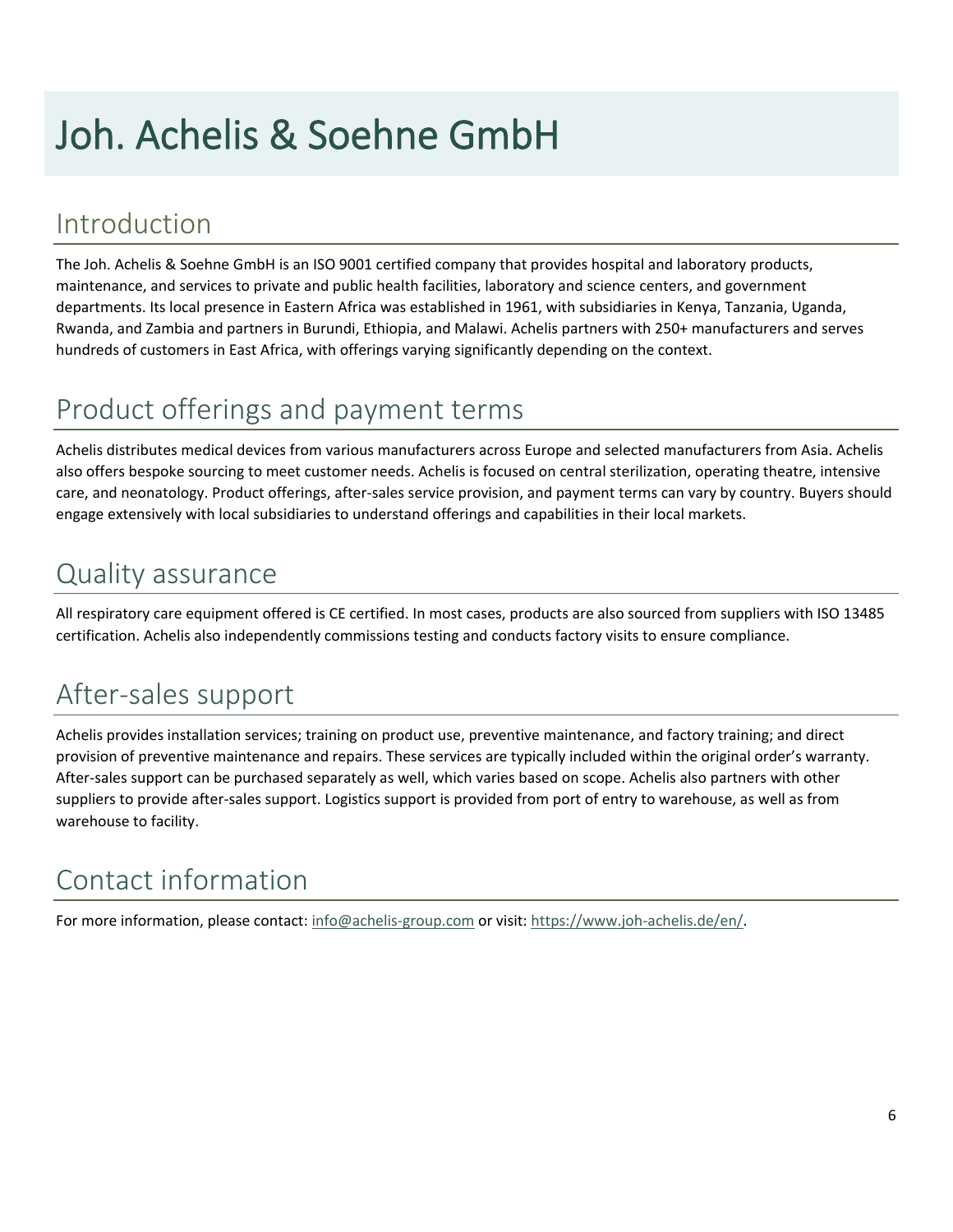## <span id="page-8-0"></span>Mediquip Global

### Introduction

Mediquip Global is a social enterprise that provides products and services for biomedical and mechanical equipment to private, public, and faith-based medical facilities in East Africa. Established in 2015, Mediquip Global aims to reduce delays in access to medical care due to malfunctioning, nonfunctioning, or insufficient equipment. Mediquip Global is headquartered in Nairobi, Kenya, with additional presence in Ethiopia, Rwanda, Sierra Leone, Somalia, South Sudan, Tanzania, and Uganda. Mediquip Global supplies Uganda and Somalia from its warehouse in Kenya and imports directly from manufacturers for all other countries.

| <b>Product</b><br>category       | <b>Model</b>                       | <b>SRA</b><br>approval                                                                                                                                                                                              | Spares/accessories/<br>consumables                                                                                                         | <b>Warehoused/hold stock?</b><br>Available at the time of writing<br>(May 2021). Warehouse located in<br>Nairobi, Kenya. |  |
|----------------------------------|------------------------------------|---------------------------------------------------------------------------------------------------------------------------------------------------------------------------------------------------------------------|--------------------------------------------------------------------------------------------------------------------------------------------|--------------------------------------------------------------------------------------------------------------------------|--|
|                                  | Durable respiratory care equipment |                                                                                                                                                                                                                     |                                                                                                                                            |                                                                                                                          |  |
| Oxygen<br>concentrators          | 10LPM: AirSep and<br>Longfian      | Sieve beds, humidifier bottles <sup>d</sup> , dust filters,<br>Y<br>paper filters, flowmeters <sup>d</sup> , nasal cannulas,<br>alkaline battery alarms, PCB boards, 4-way<br>solenoid valves, capacitors, alarming |                                                                                                                                            | Available in warehouse                                                                                                   |  |
|                                  | 8LPM: Canta V series               | Υ                                                                                                                                                                                                                   | system, castors, displays                                                                                                                  |                                                                                                                          |  |
| Oxygen<br>cylinders <sup>a</sup> | Order specific                     | Y                                                                                                                                                                                                                   | Cylinder valves, pressure regulators <sup>d</sup>                                                                                          | N/A                                                                                                                      |  |
| Ventilators                      | Gradian<br>comprehensive care      | Y                                                                                                                                                                                                                   | Patient tubings, bacterial filters, manual<br>resuscitator (ambu bags)                                                                     | Available in warehouse                                                                                                   |  |
| Pulse oximeters                  | Finger-tipb                        | Y                                                                                                                                                                                                                   | Alkaline batteries                                                                                                                         | Available in warehouse                                                                                                   |  |
|                                  | Hand-held <sup>c</sup>             | Y                                                                                                                                                                                                                   | Alkaline batteries, oxygen saturation (SpO <sub>2</sub> )<br>probes, keypads                                                               |                                                                                                                          |  |
| Patient<br>monitors              | Ecomed: 9 types                    | Y                                                                                                                                                                                                                   | Power, audio and invasive blood pressure<br>(IBP) modules, control knobs, control<br>boards, oxygen saturation (SpO <sub>2</sub> ) probes, | Available in warehouse                                                                                                   |  |
|                                  | Biolight: 11 types                 | Y                                                                                                                                                                                                                   | non-invasive blood pressure (NIBP) cuffs,<br>electrocardiogram (ECG) cables,<br>motherboards, B20 batteries, power cords                   |                                                                                                                          |  |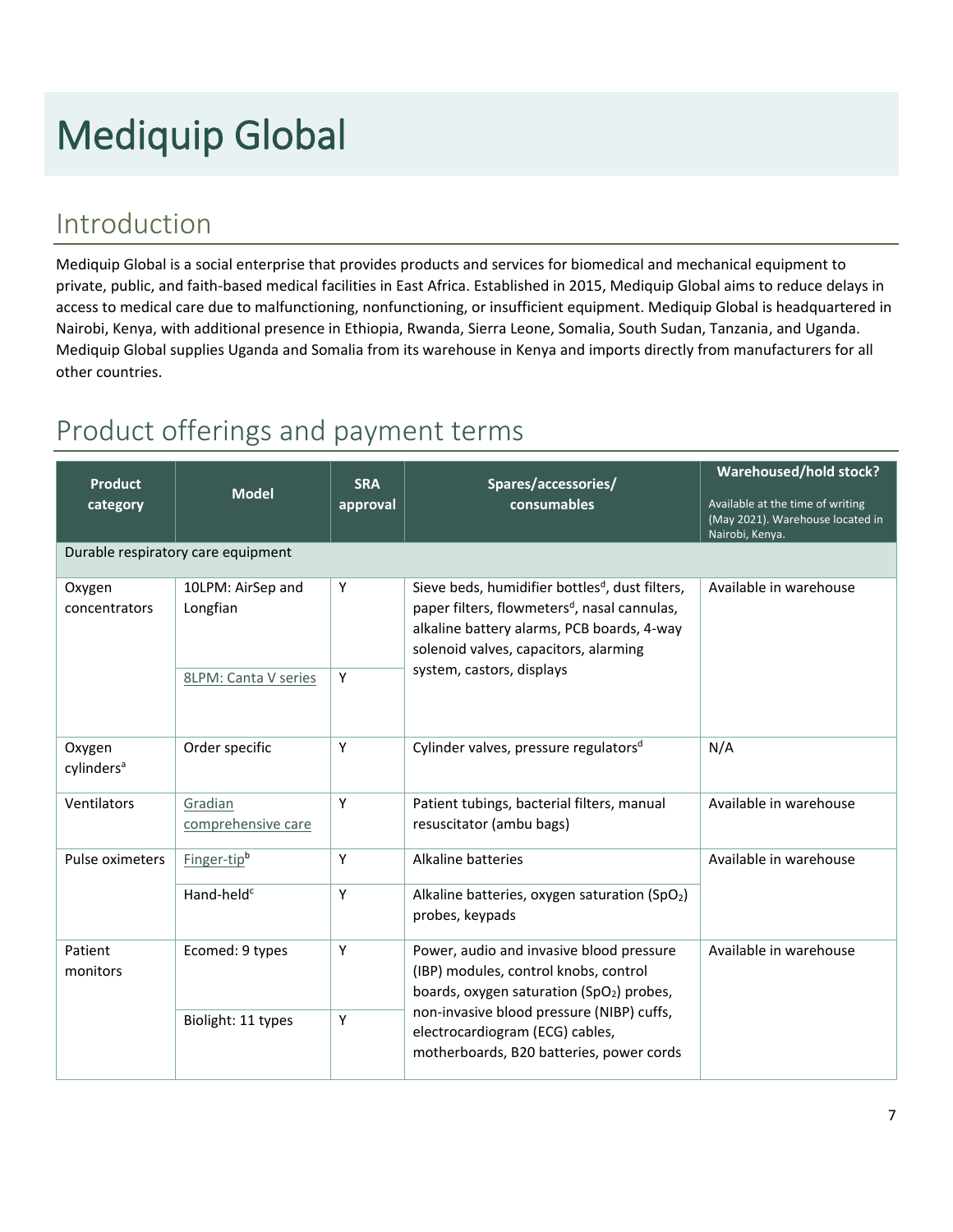| Key accessories                    |   |                                           |                        |
|------------------------------------|---|-------------------------------------------|------------------------|
| Flowmeters <sup>d</sup>            | Υ | N/A                                       | Available in warehouse |
| Pressure<br>regulator <sup>d</sup> | Υ | N/A                                       | Available in warehouse |
| Humidifier<br>bottles <sup>d</sup> | Υ | N/A                                       | Available in warehouse |
| Flowsplitters <sup>d</sup>         | Υ | Silicone tubings, flowmeters <sup>d</sup> | Available in warehouse |

<sup>a</sup> There is a 100-piece minimum order requirement.

**b** There is a 50-piece minimum order requirement.

<sup>c</sup> There is a 10-piece minimum order requirement.

<sup>d</sup> There is a 20-piece minimum order requirement.

In addition to the abovementioned products, Mediquip offers service kits for oxygen produced by pressure swing adsorption (PSA), vacuum swing adsorption (VSA), and air separation unit (ASU) plants, which are sourced directly from manufacturers. Mediquip can also offer bespoke product sourcing for all respiratory care equipment if custom specifications are required upon request. For new customers, 100% advanced payment is required. For frequent customers, 50% advanced payment is required, with the remaining 50% required within a 30-day credit limit upon invoice issuance.

#### Quality assurance

All products mentioned above are CE certified. Inspection of certificates of conformity from Kenya Bureau of Standards to verify compliance is conducted.

### After-sales support

Mediquip provides installation services, training on product use and preventive maintenance, and direct provision of preventive maintenance, repairs, and refurbishment. These services can be provided as part of the original order's warranty, which varies in duration. If the original supplier is not Mediquip, Mediquip can negotiate with the original supplier to extend the warranty period and/or be subcontracted to deliver on the original supplier's warranty. Direct provision of preventive maintenance, repairs, and supplemental training can be provided outside of the original order's warranty on a fee-for-service basis. Transportation support is provided from port of entry to warehouse, as well as from warehouse to facility at 20% of order price each.

### Contact information

For more information, please contac[t info@mediquipglobal.org](mailto:info@mediquipglobal.org) or call the support line at: +254-706-287197.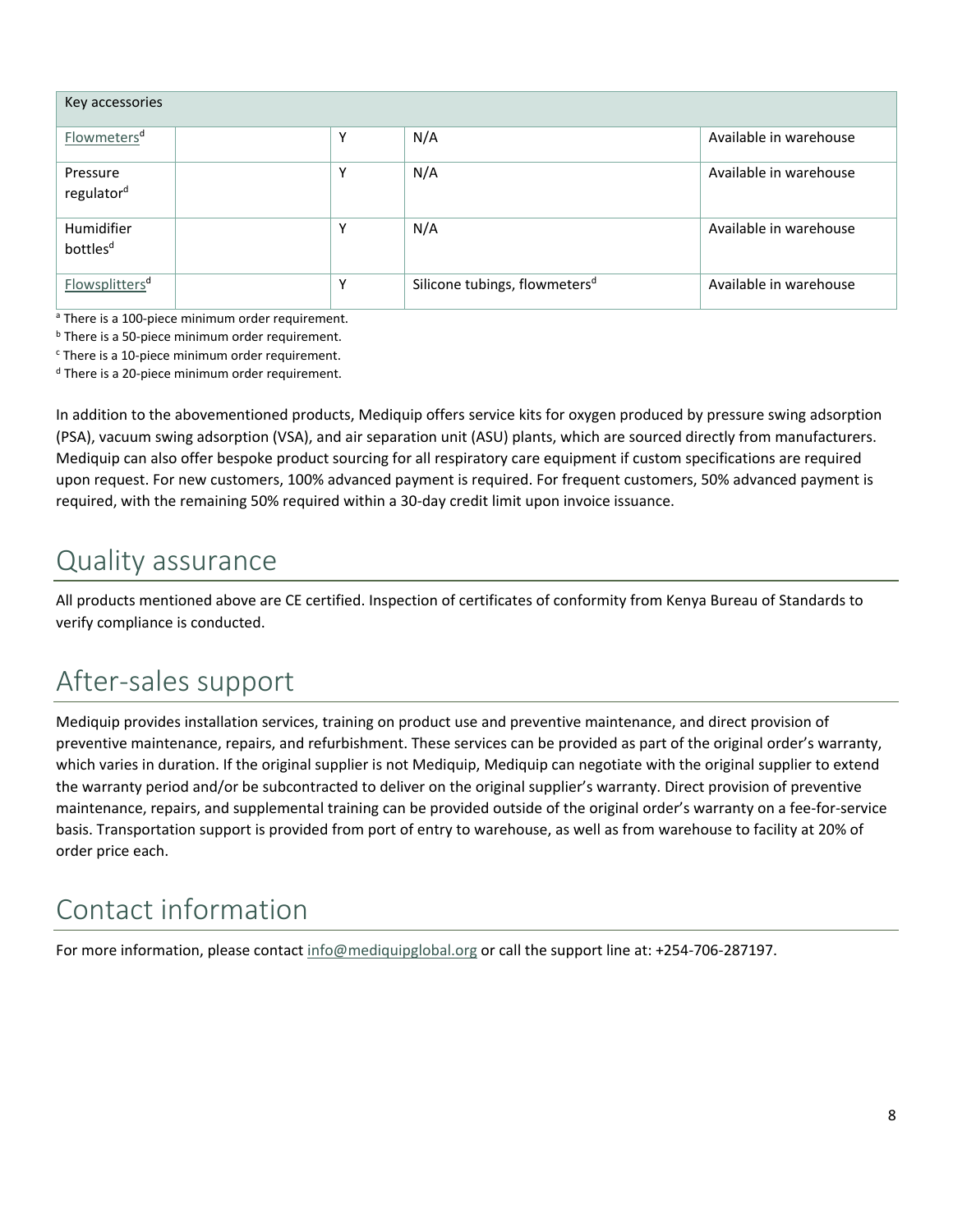### <span id="page-10-0"></span>Pulse Healthcare

### Introduction

Pulse Healthcare is a medical device distribution company that aims to provide quality, cost-effective health products and services. Established in 2005, Pulse Healthcare distributes products ranging across nine health functions from intensive care unit (ICU) equipment to dental equipment and provides extensive equipment management and services through qualified engineers. Pulse Healthcare is headquartered in Nairobi, Kenya, and has branch and associate offices in Uganda and Tanzania, respectively. Pulse Healthcare can also export products to Rwanda, South Sudan, and Somalia.

| <b>Product category</b>                                                          | <b>Model</b>                                             | <b>SRA</b><br>approval | Spares/accessories/<br>consumables | Warehoused/hold<br>stock? |
|----------------------------------------------------------------------------------|----------------------------------------------------------|------------------------|------------------------------------|---------------------------|
| Durable respiratory care equipment                                               |                                                          |                        |                                    |                           |
| Pressure swing<br>adsorption<br>(PSA)/vacuum<br>swing adsorption<br>(VSA) plants | To be confirmed                                          | Y                      | To be confirmed                    | To be confirmed           |
| Oxygen<br>concentrators                                                          | Devilbiss 5LPM                                           | Y                      | To be confirmed                    | Available in<br>warehouse |
| Oxygen cylinders                                                                 | To be confirmed                                          | Y                      | To be confirmed                    | Available in<br>warehouse |
| Ventilators                                                                      | To be confirmed                                          | Y                      | To be confirmed                    | N/A                       |
| Pulse oximeters                                                                  | Finger-tip: Viamed 2101, 2105 and<br><b>Biolight M70</b> | Y                      | To be confirmed                    | Available in<br>warehouse |
|                                                                                  | Hand-held: Viamed 2160 and<br>Biolight M800              | Y                      | To be confirmed                    |                           |
| Patient monitors                                                                 | To be confirmed                                          | Y                      | To be confirmed                    | Available in<br>warehouse |
| Key accessories                                                                  |                                                          |                        |                                    |                           |
| Humidifiers                                                                      |                                                          | Y                      | To be confirmed                    | To be confirmed           |
| Flowsplitters                                                                    |                                                          | Y                      | To be confirmed                    | To be confirmed           |
| <b>Flowmeters</b>                                                                |                                                          | Y                      | To be confirmed                    | To be confirmed           |
| Pressure<br>regulators                                                           |                                                          | Y                      | To be confirmed                    | To be confirmed           |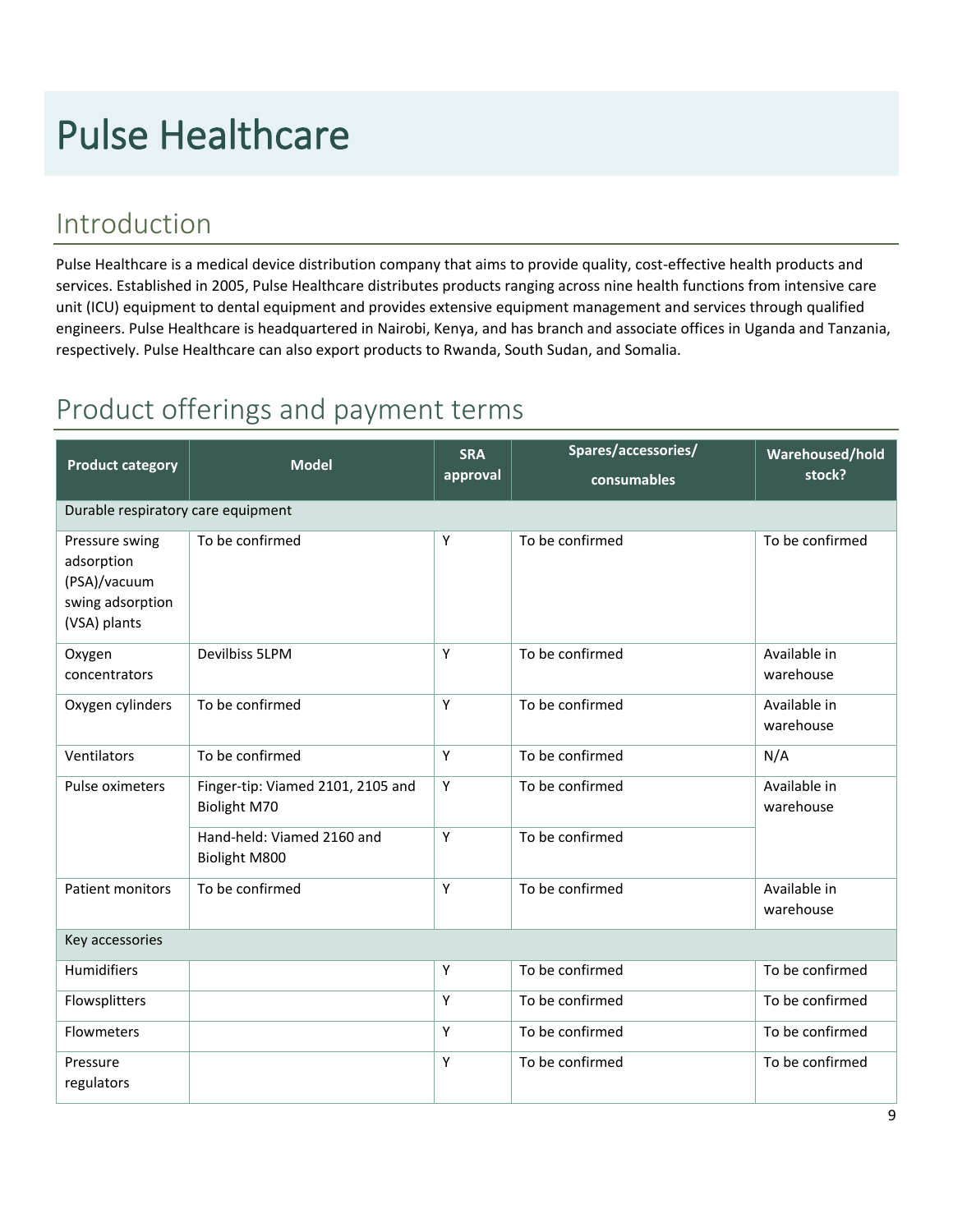In addition to the abovementioned products, Pulse Healthcare also offers bespoke sourcing if custom specifications are required. Typically, 50% advanced payment is required for orders. Customs and handling fees typically require advanced payment in full.

#### Quality assurance

All products mentioned above are SRA approved. Pulse Healthcare is an ISO 13485/9001 certified company.

### After-sales support

Pulse Healthcare provides installation services, training on product use and preventive maintenance, and direct provision of preventive maintenance and repairs. These services are typically included within the original order's warranty lasting 1 year in length. After the warranty period, service contracts can be established at 15% of equipment costs. Transportation from manufacturer to warehouse and from warehouse to facility is also provided.

### Contact information

For more information, please visit[: https://www.pulsehealthcarekenya.com/](https://www.pulsehealthcarekenya.com/) or contact[: info@pulsehealthcarekenya.com](mailto:info@pulsehealthcarekenya.com) and +254 20 2710959 or +254 722 342355.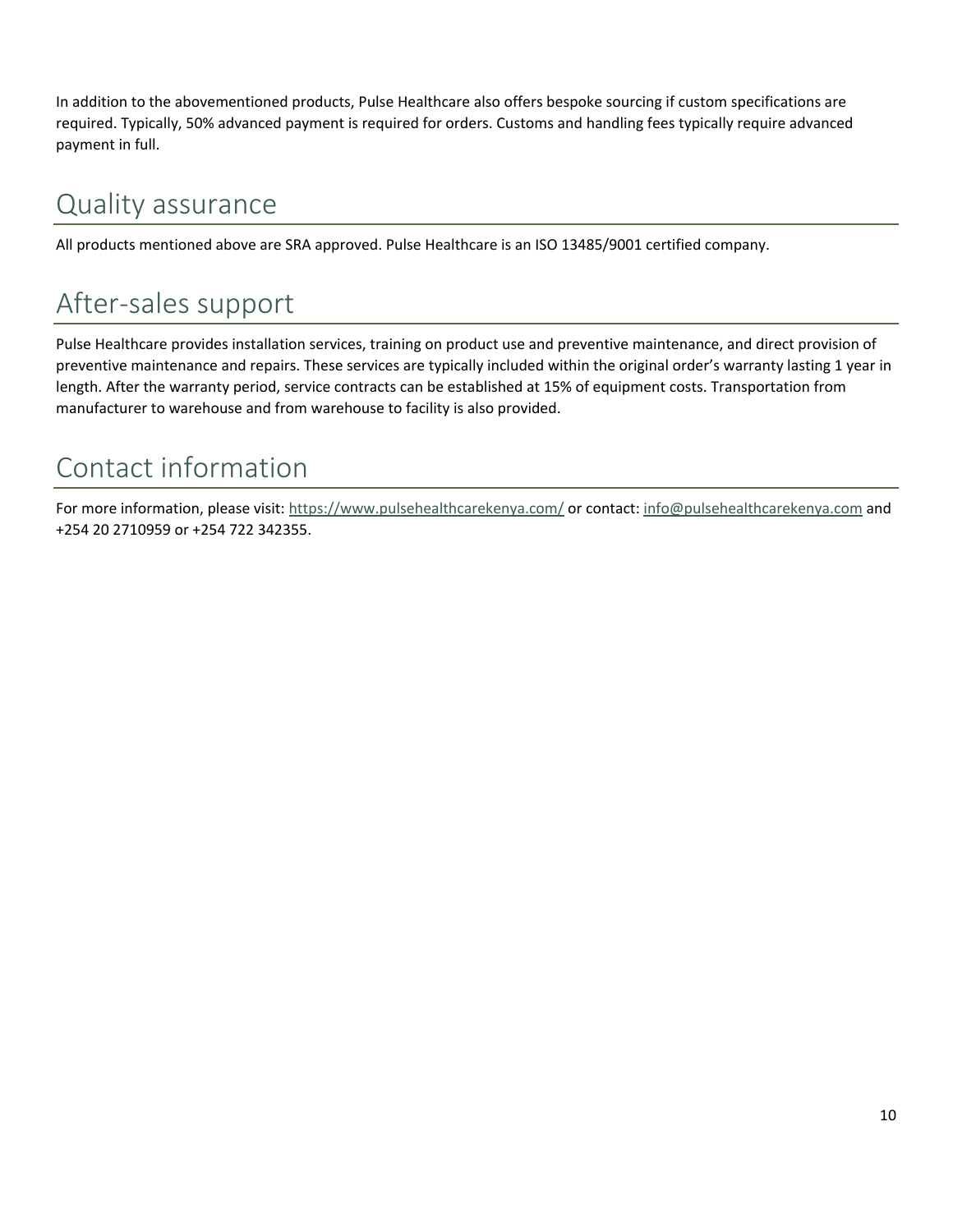### <span id="page-12-0"></span>Sanrai International

### Introduction

Sanrai International is a medical device distribution company that represents 18 manufacturers from 10 countries. Established in 2008, Sanrai supplies 40+ medical devices and 400+ consumables across 46 countries. Sanrai's regional headquarters for Africa is in Johannesburg, South Africa. To date, Sanrai has presence in Botswana, Eswatini, Kenya, Mauritius, Namibia, South Africa, and Zimbabwe within sub-Saharan Africa. Sanrai can export respiratory care equipment to all Southern African Development Community (SADC) countries via South Africa, and directly supply the Kenyan market from other countries (such as the United States and China). In the South African market, Sanrai is also South African Health Products Regulatory Authority (SAHPRA) licensed as an importer and wholesaler.

| <b>Product</b><br>category | <b>Model</b>                                                  | <b>SRA</b><br>approval | Spares/accessories/<br>consumables                    | Warehoused/ hold stock?<br>Available at the time of writing (May 2021).<br>Warehouses are located in South Africa, the United<br>States, and China for respiratory care equipment<br>sold into the sub-Saharan Africa market. |  |
|----------------------------|---------------------------------------------------------------|------------------------|-------------------------------------------------------|-------------------------------------------------------------------------------------------------------------------------------------------------------------------------------------------------------------------------------|--|
|                            | Durable respiratory care equipment                            |                        |                                                       |                                                                                                                                                                                                                               |  |
| Oxygen<br>concentrators    | Pulse dose delivery system:<br>Inogen G4 with 3 flow settings | Y                      | Cannulas,<br>humidifier bottles,<br>filters           | Available in warehouse                                                                                                                                                                                                        |  |
|                            | Pulse dose delivery system:<br>Inogen G5 with 6 flow settings | Y                      |                                                       |                                                                                                                                                                                                                               |  |
|                            | 5LPM stationary concentrator:<br>OxyPure                      | Y                      |                                                       |                                                                                                                                                                                                                               |  |
|                            | 3LPM portable concentrator:<br>Oxlife Independence            | Y                      |                                                       |                                                                                                                                                                                                                               |  |
| Oxygen<br>cylinders        | Medical E and D                                               | Y                      | Cannulas,<br>humidifier bottles,<br>filters           | Available in warehouse                                                                                                                                                                                                        |  |
| Pulse<br>oximeters         | Finger-tip                                                    | Y                      | Batteries, product<br>replacements within<br>warranty | Available in warehouse                                                                                                                                                                                                        |  |
|                            | Hand-held                                                     | Y                      | Batteries, probes                                     |                                                                                                                                                                                                                               |  |
| Key accessories            |                                                               |                        |                                                       |                                                                                                                                                                                                                               |  |
| Cylinder<br>regulators     |                                                               | Y                      | Cannulas, valves                                      | Available in warehouse                                                                                                                                                                                                        |  |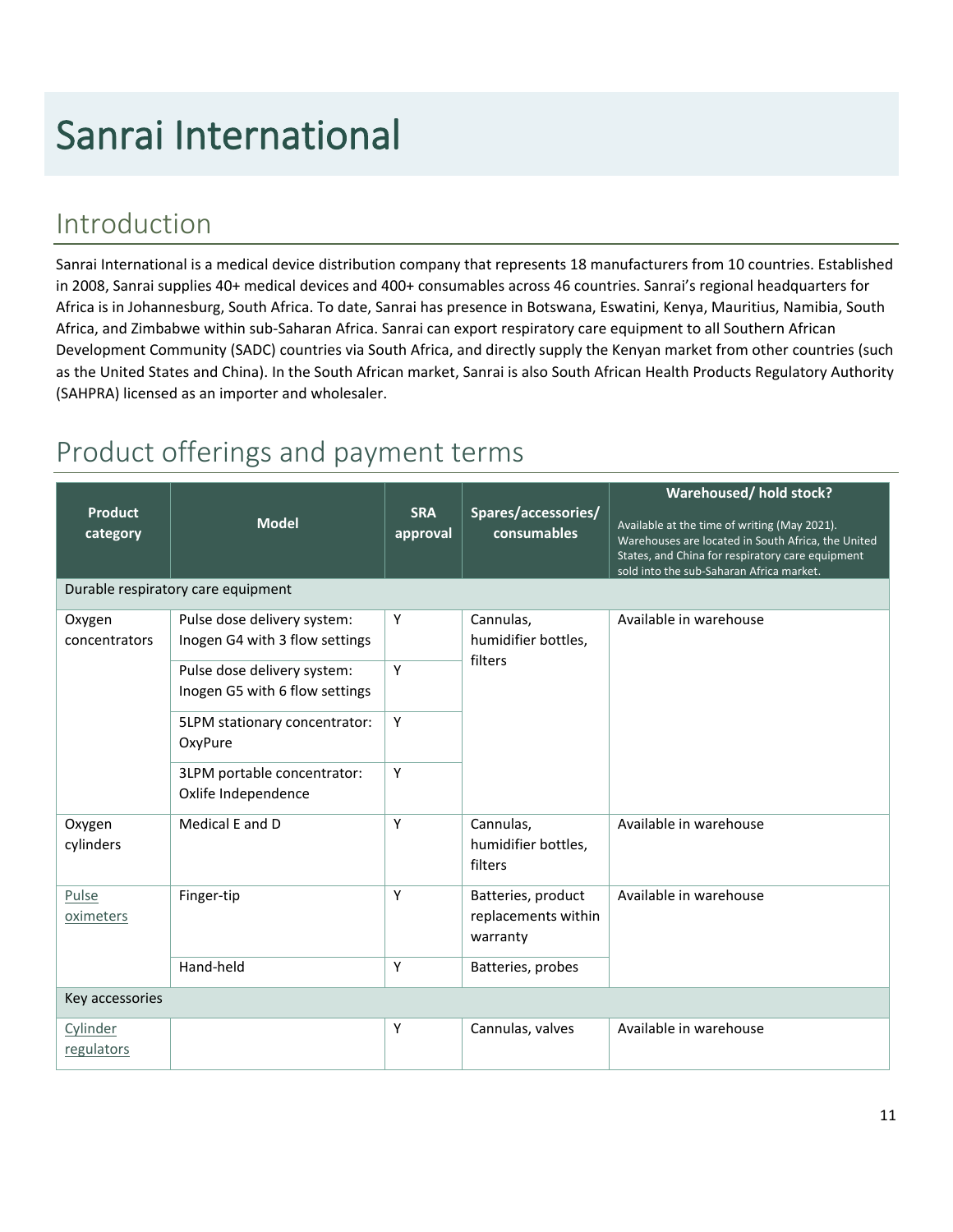| <b>Flowmeters</b> | $\lambda$ | Available in warehouse |
|-------------------|-----------|------------------------|
|                   |           |                        |

In addition to the abovementioned products, Sanrai International also offers bespoke sourcing for ventilators, oxygen cylinders, and regulators if custom specifications are required. Typically, 100% advanced payment is required for orders. If purchaser is known to Sanrai International, alternative payment terms can be offered.

### Quality assurance

All products mentioned above are FDA, Certificate to Foreign Government (CFG), CE, and/or China FDA (CFDA) certified.

### After-sales support

Sanrai International provides installation services; training on product use, inventory management, and preventive maintenance; and direct provision of preventive maintenance and repairs. These services are typically included within the original order's warranty averaging 2 to 3 years in length. After-sales support is provided for the lifetime of the product. Repair after the warranty period is sold on a fee-for-service basis. Transportation across SADC countries is included within product purchases.

### Contact information

For more information, please contact Ian Jarvis, international sales director at[: ian.jarvis@sanrai.com](mailto:ian.jarvis@sanrai.com) o[r info@sanrai.com.](mailto:info@sanrai.com)